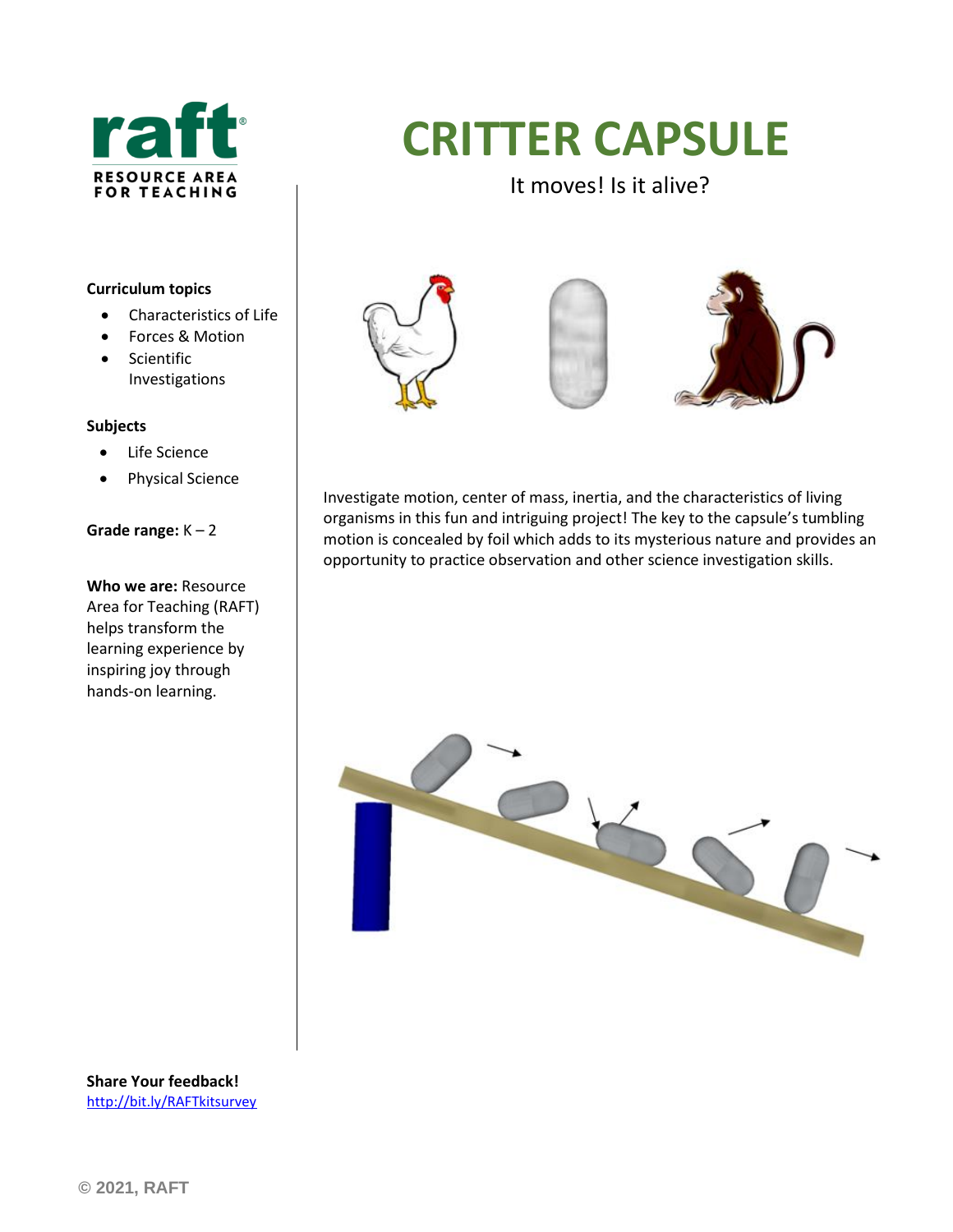# **Materials**

Materials in the kit may vary but generally, this kit contains the following:

- Capsule, size  $\#11(1)$
- Steel ball or marble, 15-18 mm (1)
- Foil sheet,  $3'' \times 3''$  (1)
- Plate, paper or plastic, rim wider than capsule diameter (1)

**WARNING: CHOKING HAZARD Activity uses small parts. Not for children under 3 yrs.**

# **To Do and Notice**

• NOTE: Capsules made of gelatin are water-soluble. Keep them away from moisture. Separate the two parts of the capsule and enclose the steel ball or marble in the capsule. Push the capsule parts together securely, as shown below. **1**



- Wrap the foil around the capsule. Pinch the foil over the ends of the capsule, then carefully round the foil over each end (see above right). **2**
- Put the assembled Critter Capsule in the palm of your hand. Tilt your hand back and forth and observe the motion of the capsule. **3**
- Hold the plate right side up and put the Critter Capsule onto the plate. Tilt the plate back and forth and observe the capsule's motion. Can the capsule be made to travel in a circle? **4**
- Turn the plate upside down and put the Critter Capsule onto the plate's rim (see below). Can you make the capsule travel around the rim without falling out? Keep trying until you are successful! **5**
- Optional: Place the Critter Capsule on an incline/ramp (see page 1). If the capsule does not move give it a slight push or make the incline steeper. Observe the capsule's motion. **6**
- Characteristics of living things include metabolism, reproduction, growth and development, response to the environment, and being made of cells. Does the Critter Capsule meet any of these criteria? How would you determine whether it's a living thing without opening it up? Develop your own criteria for deciding if the Critter Capsule is alive. Use the criteria to evaluate a variety of familiar household objects. **7**
- **Share** your Critter Capsule exploration with RAFT! Submit photos/video via email at [education@raft.net](mailto:education@raft.net) or on social media [\(Facebook,](https://www.facebook.com/raftbayarea/) [Twitter,](https://twitter.com/raftbayarea) [Instagram\)](https://www.instagram.com/resource_area_for_teaching/). **8**